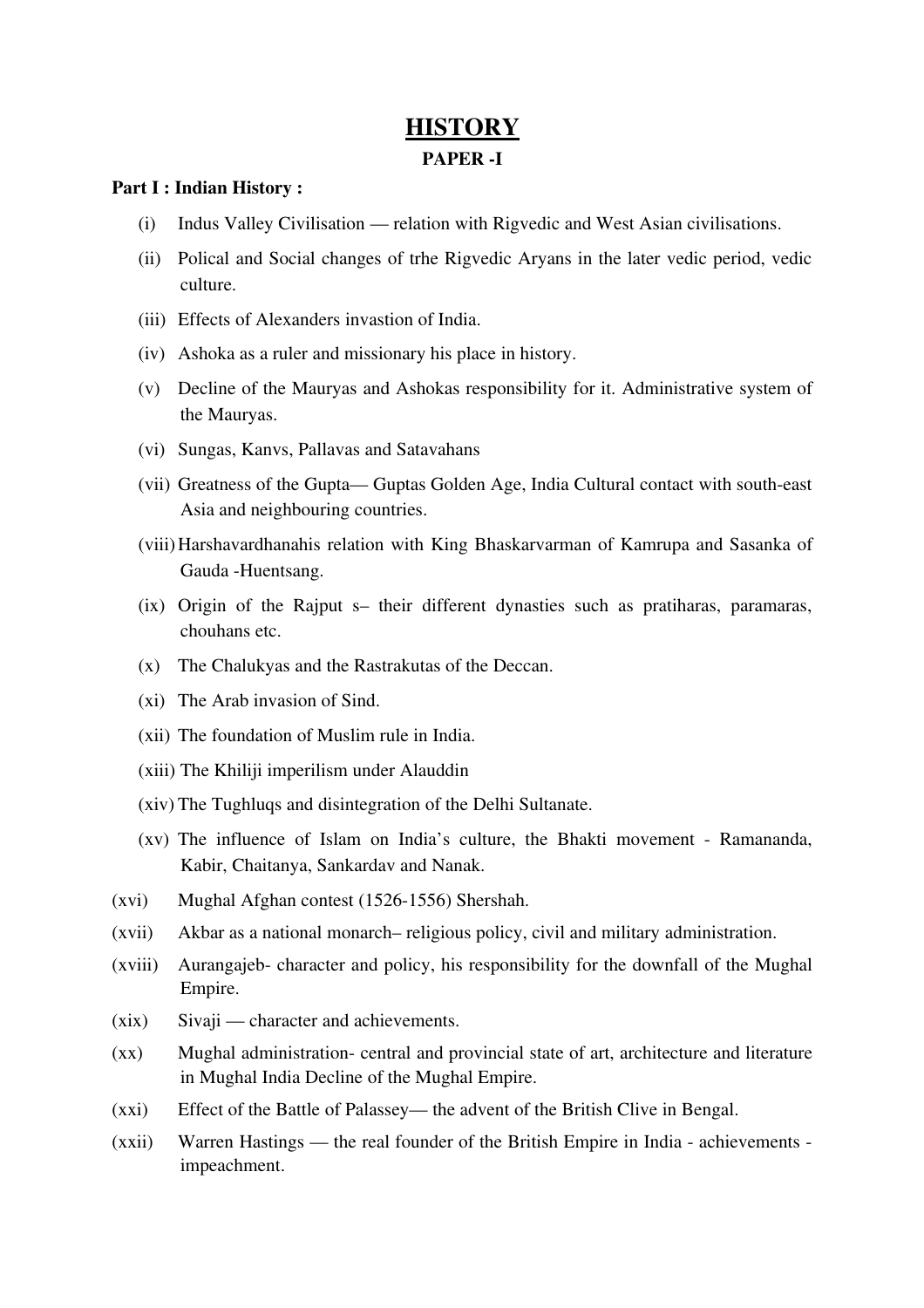- (xxiii) Lord Cornwallis Permanent settlement.
- (xxiv) Wellesley to Lord Hastings Anglo-Mysore, Anglo-Maratha and Anglo-Gurkha conflict.
- (xxv) Rise and fall of the Sikhs.
- (xxvi) Bentinck to Dalhosie expansion and consolidation of Comapny's rule in India.
- (xxvii) Revolt of 1857 character and consequences.
- (xxviii) India under the British Crown Canning to Mountbatten.
- $(xxix)$  British relation with the North-East and North-West Forntier.
- (xxx) Impact of Western Education and Ideas new awakening.
- (xxxi) Birth of Indian National Congress Indian National Struggle for self-government, partition of Bengal— Swadeshi movement.
- (xxxii) Non-Cooperation Movement.
- (xxxiii) Constitutional Movements from 1909-1935.
- (xxxiv) India and World War II.
- (xxxv) Last phase of India's freedom movement (1937-1947), Quit India Movement, I.N.A. Cabinet Mission, Mountbatten plan leading to transfer of power.

## **HISTORY**

#### **PAPER -II**

## **Unit II : History of Great Britain 1485-1945 :**

- (i) Importance of the Tudor periods, Henry VII's regin a period of remedy and seed time Henry VIII - character and religious policy reformation of the English church. Elizabeth - Character, Home and foreign policy, glories of the reign of Elizabeth, Elizabeth and the church settlement, Tudor despotism relations of the Tudor monarchs with parliament achievement of the Tudor's in different fields.
- (ii) The Stuart, Divine Right theory of kingship Character of James I, his struggle with parliament. Charles I - Character, Religious and foreign policy, Relations with parliament, arbitrary

rule, Long parliament, Execution.

- (iii) The Common Wealth and the protectorate, Oliver Cromwell, character, Home and foreign policy, Estimate.
- (iv) The restoration under Charles III.
- (v) James II Character and policy, Glorious Revolution, Causes and consequences.
- (vi) Willium III and Mary, Growth of Cabinet System Foreign policy of Willium III.
- (vii) Queen Anne, War of the Spanish succession.
- (viii) George I and II, Importance of their succession War of Austrian Succession, Seven Years War.
- (ix) Walpole and Pitt the Elder.
- (x) George III Character and personal rule Wars of American independence, Effects.
- (xi) Pitt the younger his home and foreign policy, England in the struggle against Napoleon.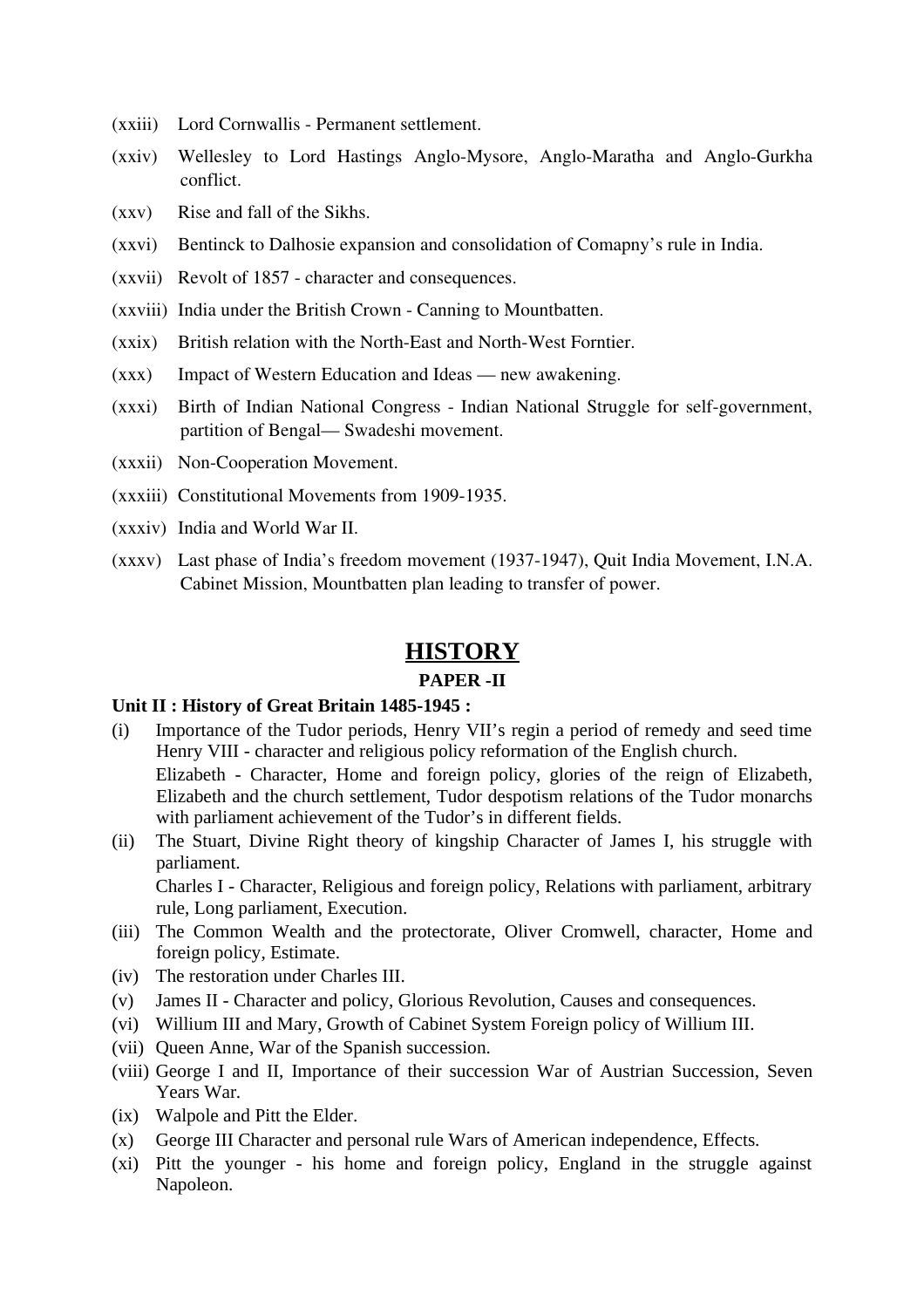- (xii) Industrial Revolution in England.
- (xiii) Parliamentary Reforms and Working Class Movement.
- (xiv) Queen Victoria's reigin, the Charist Movement, eminent Prime Ministers of Victoria, Robert ped, Palmerstone, Gladstone and Disraeli.
- (xv) England and Ireland.
- (xvi) Edward VII to George VI, Anglo-German rivalry, World War I and England, World War II and England Participation, Winston Charchill - coming of the Labour Party to power 1945.

## **Unit III : Modern Europe (1789-1945) :**

- (i) France on the eve of the Revolution of 1789, Causes of the revolution.
- (ii) Characters of Louis XVI and Marie Antoinette.
- (iii) The summoning of the States General.
- (iv) The constituent Assambly and its works.
- (v) The Revolution at war with Europe, Fall of monarchy.
- (vi) The Reign of Terror.
- (vii) The rise of Nepoleon, Nepoleon as conqueror and ruler, manifold reforms Nepoleons downfall.
- (viii) Vienna Settlement (1815) the concert of Europe and Congrossional system of Government.
- (ix) Metternich and Austria after 1815.
- (x) The Revolutions of 1830 and 1848 their effect on France and Europe.
- (xi) The Second French Empire under Nepoleon III, Fall of the Empire and the third Republic.
- (xii) Russia under Alexendar I and Alexendar II, the Czar liberator, Emancipation of the serfs.
- (xiii) Czar Nicholas, eastern question and the Crimean war.
- (xiv) The Story of the Unification of Italy and Germany.
- (xv) Bismarch home and foreign policy after 1871.
- (xvi) Kaiser William II well politic and ambitious foreign policy.
- (xvii)Age of Armed Peace, Two rival systems of Alliances.
- (xviii) World War I causes and character of the war participation of U.S.A. in the war.

## **Unit - IV : World History 1914-1945 :**

- (i) Results of World War I, Fourteen points of Wilson peace settlement of Paris, Treaty of Versailles its loopholes
- (ii) The League of Nations its success and failure.
- (iii) Russia at the close of World War I, Bolshevik Revilution effect of the revolution Russia and World War II.
- (iv) Rise of General Franco in Spain Spain and World War I. Republic established in Spain, Civil War - Rise of General Franco in Spain.
- (v) Rise of Fascism in Italy under Mussolini his home and foreign policy, Italy joins Germany in World War II.
- (vi) Rise of Nazism in Germany, Hitler his home and foreign policy, Germany and World War II.
- (vii) Middle East Treaty of Lausonne with Turkey, Mustapha Kamal and modernisation of Turkey.